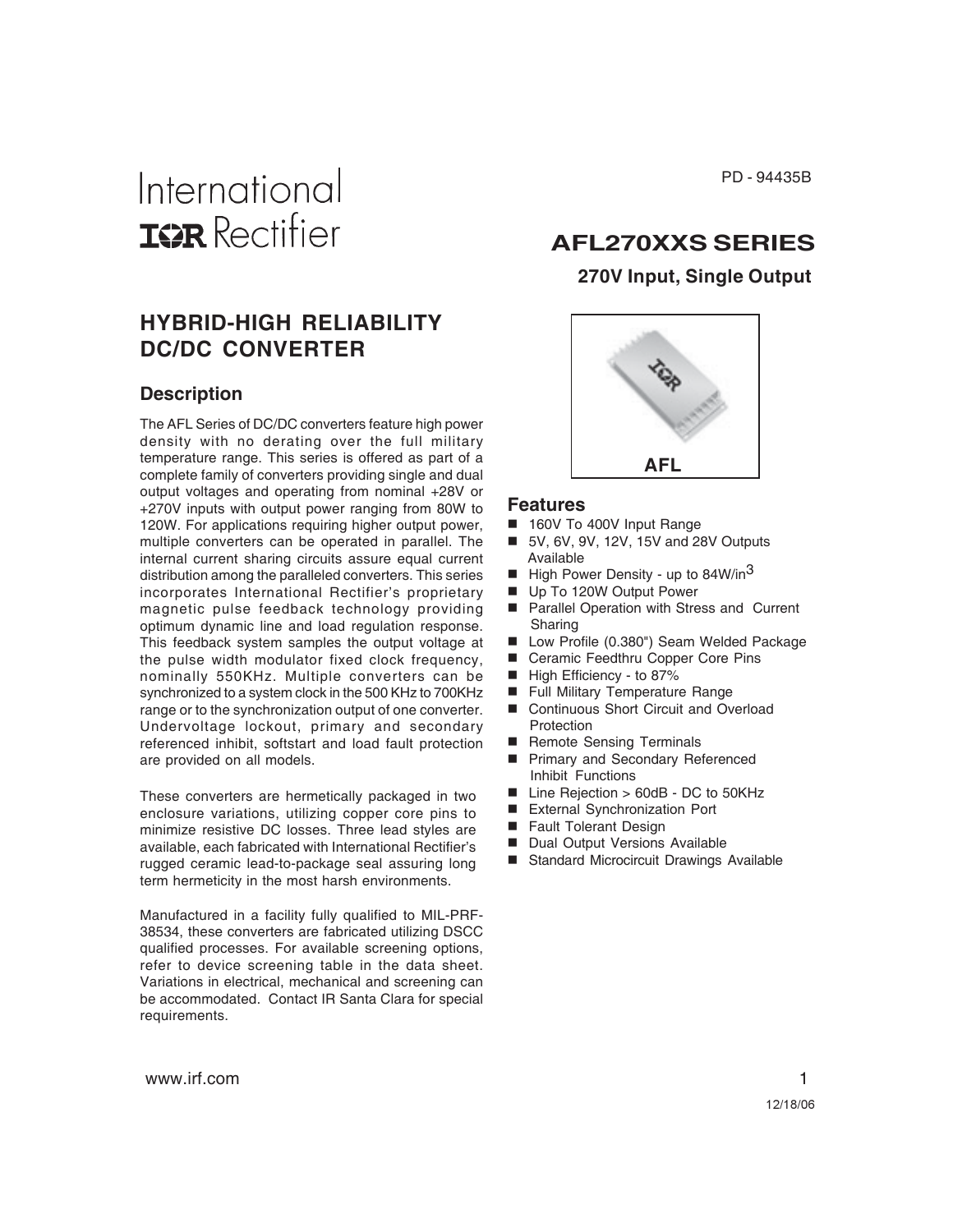# **Specifications**

| <b>Absolute Maximum Ratings</b> |                      |
|---------------------------------|----------------------|
| Input voltage                   | $-0.5V$ to $+500VDC$ |
| Soldering temperature           | 300°C for 10 seconds |
| Operating case temperature      | -55°C to +125°C      |
| Storage case temperature        | -65°C to +135°C      |

# **Static Characteristics**  $-55^{\circ}C \le T_{CASE} \le +125^{\circ}C$ , 160  $\le V_{IN} \le 400$  unless otherwise specified.

| Parameter                                                   |                                                                                                      | Group A<br><b>Subgroups</b><br><b>Test Conditions</b>                       |                                                                | Min                                                             | <b>Nom</b>                                      | Max                                                             | Unit             |
|-------------------------------------------------------------|------------------------------------------------------------------------------------------------------|-----------------------------------------------------------------------------|----------------------------------------------------------------|-----------------------------------------------------------------|-------------------------------------------------|-----------------------------------------------------------------|------------------|
| <b>INPUT VOLTAGE</b>                                        |                                                                                                      |                                                                             | Note 6                                                         | 160                                                             | 270                                             | 400                                                             | V                |
| <b>OUTPUT VOLTAGE</b>                                       |                                                                                                      |                                                                             | $V_{IN}$ = 270 Volts, 100% Load                                |                                                                 |                                                 |                                                                 |                  |
|                                                             | AFL27005S<br>AFL27006S<br>AFL27009S<br>AFL27012S<br>AFL27015S<br>AFL27028S<br>AFL27005S<br>AFL27006S | $\mathbf{1}$<br>$\mathbf{1}$<br>1<br>1<br>1<br>$\mathbf{1}$<br>2, 3<br>2, 3 |                                                                | 4.95<br>5.94<br>8.91<br>11.88<br>14.85<br>27.72<br>4.90<br>5.88 | 5.00<br>6.00<br>9.00<br>12.00<br>15.00<br>28.00 | 5.05<br>6.06<br>9.09<br>12.12<br>15.15<br>28.28<br>5.10<br>6.12 | v                |
|                                                             | AFL27009S<br>AFL27012S<br>AFL27015S<br>AFL27028S                                                     | 2, 3<br>2, 3<br>2, 3<br>2, 3                                                |                                                                | 8.82<br>11.76<br>14.70<br>27.44                                 |                                                 | 9.18<br>12.24<br>15.30<br>28.56                                 |                  |
| <b>OUTPUT CURRENT</b>                                       |                                                                                                      |                                                                             | $V_{IN}$ = 160, 270, 400 Volts - Note 6                        |                                                                 |                                                 |                                                                 |                  |
|                                                             | AFL27005S<br>AFL27006S<br>AFL27009S<br>AFL27012S<br>AFL27015S<br>AFL27028S                           |                                                                             |                                                                |                                                                 |                                                 | 16.0<br>13.5<br>10.0<br>9.0<br>8.0<br>4.0                       | A                |
| <b>OUTPUT POWER</b>                                         |                                                                                                      |                                                                             | Note 6                                                         |                                                                 |                                                 |                                                                 |                  |
|                                                             | AFL27005S<br>AFL27006S<br>AFL27009S<br>AFL27012S<br>AFL27015S<br>AFL27028S                           |                                                                             |                                                                |                                                                 |                                                 | 80<br>81<br>90<br>108<br>120<br>112                             | W                |
| <b>MAXIMUM CAPACITIVE LOAD</b>                              |                                                                                                      |                                                                             | Note 1                                                         | 10,000                                                          |                                                 |                                                                 | μF               |
| <b>OUTPUT VOLTAGE</b><br><b>TEMPERATURE COEFFICIENT</b>     |                                                                                                      |                                                                             | $V_{IN}$ = 270 Volts, 100% Load - Notes1, 6                    | $-0.015$                                                        |                                                 | $+0.015$                                                        | $\%$ /°C         |
| <b>OUTPUT VOLTAGE REGULATION</b><br>AFL27028S<br>All Others | Line<br>Line<br>Load                                                                                 | 1, 2, 3<br>1, 2, 3<br>1, 2, 3                                               | No Load, 50% Load, 100% Load<br>$V_{IN}$ = 160, 270, 400 Volts | $-70.0$<br>$-10.0$<br>$-1.0$                                    |                                                 | $+70.0$<br>$+10.0$<br>$+1.0$                                    | mV<br>mV<br>$\%$ |
| <b>OUTPUT RIPPLE VOLTAGE</b>                                | AFL27005S<br>AFL27006S<br>AFL27009S<br>AFL27012S<br>AFL27015S<br>AFL27028S                           | 1, 2, 3<br>1, 2, 3<br>1, 2, 3<br>1, 2, 3<br>1, 2, 3<br>1, 2, 3              | VIN = 160, 270, 400 Volts, 100%<br>Load,<br>$BW = 10MHz$       |                                                                 |                                                 | 30<br>35<br>40<br>45<br>50<br>100                               | mV <sub>pp</sub> |

For Notes to Specifications, refer to page 4

International<br>**IGR** Rectifier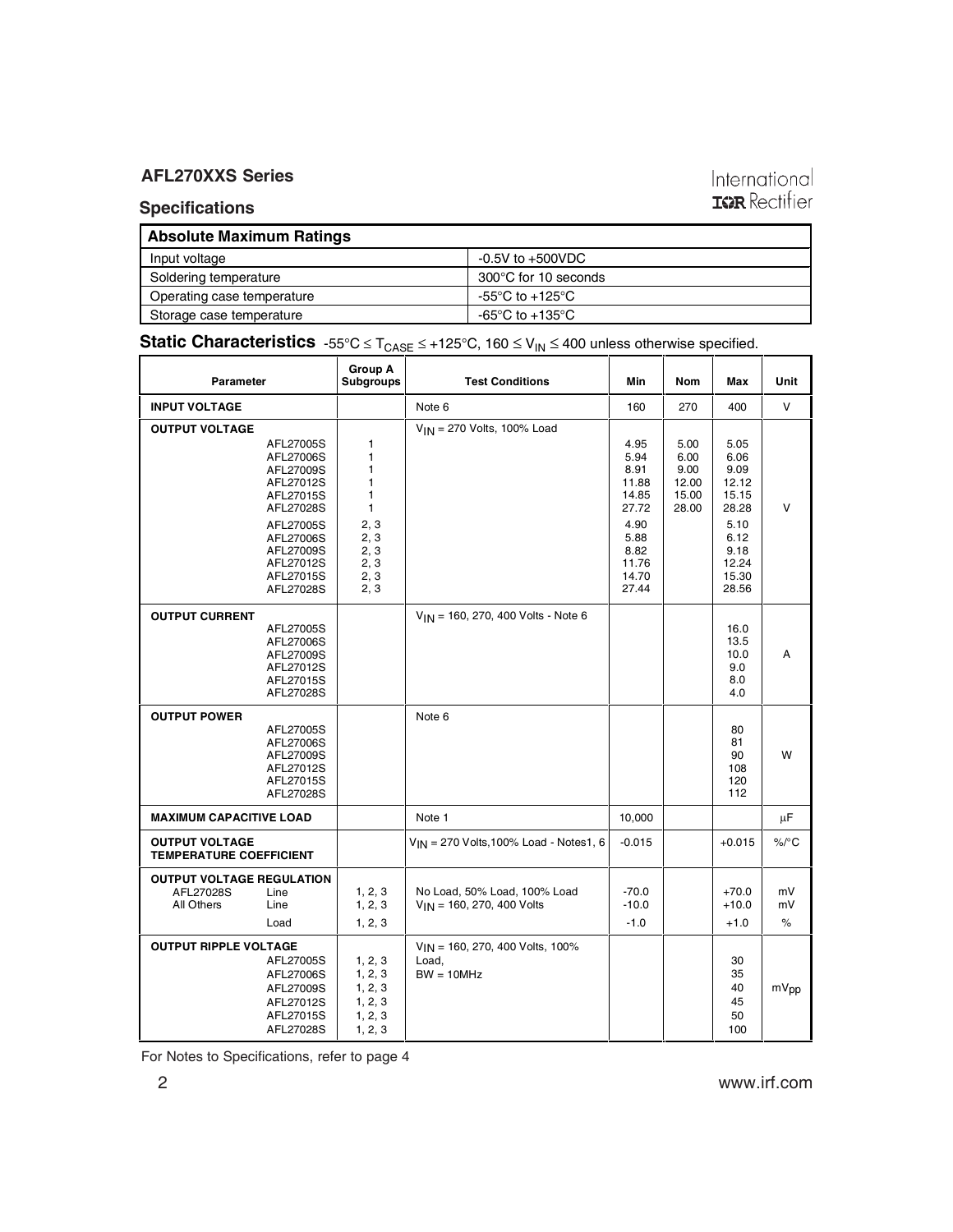# International<br>TRER Rectifier

i.

# **Static Characteristics** (Continued)

| Parameter                                                                                                                                   | <b>Group A</b><br><b>Subgroups</b>                             | <b>Test Conditions</b>                                                                      | Min                              | Nom                              | Max                              | Unit                                    |
|---------------------------------------------------------------------------------------------------------------------------------------------|----------------------------------------------------------------|---------------------------------------------------------------------------------------------|----------------------------------|----------------------------------|----------------------------------|-----------------------------------------|
| <b>INPUT CURRENT</b><br>No Load<br>Inhibit 1<br>Inhibit 2                                                                                   | $\mathbf{1}$<br>2, 3<br>1, 2, 3<br>1, 2, 3                     | $V_{IN}$ = 270 Volts<br>$IOUT = 0$<br>Pin 4 Shorted to Pin 2<br>Pin 12 Shorted to Pin 8     |                                  |                                  | 15.00<br>17.00<br>3.00<br>5.00   | mA                                      |
| <b>INPUT RIPPLE CURRENT</b><br>AFL27005S<br>AFL27006S<br>AFL27009S<br>AFL27012S<br>AFL27015S<br>AFL27028S                                   | 1, 2, 3<br>1, 2, 3<br>1, 2, 3<br>1, 2, 3<br>1, 2, 3<br>1, 2, 3 | $V_{IN}$ = 270 Volts, 100% Load<br>$B.W. = 10MHz$                                           |                                  |                                  | 60<br>60<br>70<br>70<br>80<br>80 | mApp                                    |
| <b>CURRENT LIMIT POINT</b><br>Expressed as a Percentage                                                                                     | 1                                                              | $V_{\text{OUT}} = 90\% V_{\text{NOM}}$<br>Note 5                                            | 115                              |                                  | 125                              |                                         |
| of Full Rated Load                                                                                                                          | $\overline{2}$<br>3                                            |                                                                                             | 105<br>125                       |                                  | 115<br>140                       | $\%$                                    |
| <b>LOAD FAULT POWER DISSIPATION</b><br>Overload or Short Circuit                                                                            | 1, 2, 3                                                        | $V_{IN}$ = 270 Volts                                                                        |                                  |                                  | 30                               | W                                       |
| <b>EFFICIENCY</b><br>AFL27005S<br>AFL27006S<br>AFL27009S<br>AFL27012S<br>AFL27015S<br>AFL27028S                                             | 1, 2, 3<br>1, 2, 3<br>1, 2, 3<br>1, 2, 3<br>1, 2, 3<br>1, 2, 3 | $V_{IN}$ = 270 Volts, 100% Load                                                             | 78<br>79<br>80<br>82<br>83<br>82 | 82<br>83<br>84<br>85<br>87<br>85 |                                  | $\%$                                    |
| <b>ENABLE INPUTS (Inhibit Function)</b><br>Converter Off<br><b>Sink Current</b><br>Converter On<br><b>Sink Current</b>                      | 1, 2, 3<br>1, 2, 3                                             | Logical Low, Pin 4 or Pin 12<br>Note 1<br>Logical High, Pin 4 and Pin 12 - Note 9<br>Note 1 | $-0.5$<br>2.0                    |                                  | 0.8<br>100<br>50<br>100          | $\mathsf{V}$<br>μA<br>V<br>μA           |
| <b>SWITCHING FREQUENCY</b>                                                                                                                  | 1, 2, 3                                                        |                                                                                             | 500                              | 550                              | 600                              | <b>KHz</b>                              |
| <b>SYNCHRONIZATION INPUT</b><br><b>Frequency Range</b><br>Pulse Amplitude, Hi<br>Pulse Amplitude, Lo<br>Pulse Rise Time<br>Pulse Duty Cycle | 1, 2, 3<br>1, 2, 3<br>1, 2, 3                                  | Note 1<br>Note 1                                                                            | 500<br>2.0<br>$-0.5$<br>20       |                                  | 700<br>10<br>0.8<br>100<br>80    | <b>KHz</b><br>$\vee$<br>V<br>ns<br>$\%$ |
| <b>ISOLATION</b>                                                                                                                            | $\mathbf{1}$                                                   | Input to Output or Any Pin to Case<br>(except Pin 3). Test @ 500VDC                         | 100                              |                                  |                                  | $M\Omega$                               |
| <b>DEVICE WEIGHT</b>                                                                                                                        |                                                                | Slight Variations with Case Style                                                           |                                  | 85                               |                                  | g                                       |
| <b>MTBF</b>                                                                                                                                 |                                                                | MIL-HDBK-217F, AIF @ T <sub>C</sub> = 70°C                                                  | 300                              |                                  |                                  | <b>KHrs</b>                             |

For Notes to Specifications, refer to page 4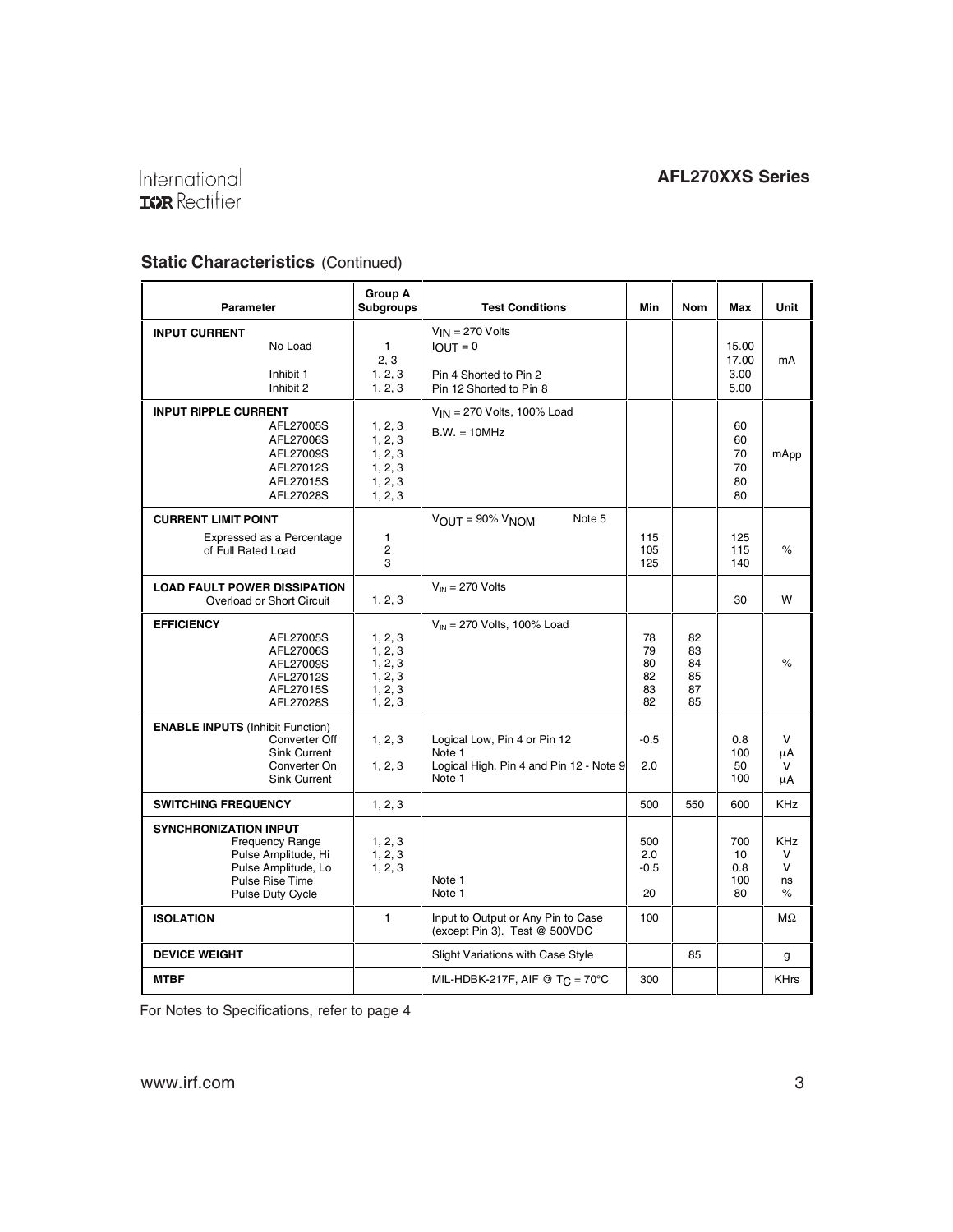# International **IGR** Rectifier

| <b>Parameter</b>               |                       | <b>Group A</b><br><b>Subgroups</b> | <b>Test Conditions</b>                                 | Min     | <b>Nom</b> | Max         | Unit     |
|--------------------------------|-----------------------|------------------------------------|--------------------------------------------------------|---------|------------|-------------|----------|
| <b>LOAD TRANSIENT RESPONSE</b> |                       |                                    | Note 2, 8                                              |         |            |             |          |
| AFL27005S                      | Amplitude<br>Recovery | 4, 5, 6<br>4, 5, 6                 | Load Step $50\% \Leftrightarrow 100\%$                 | $-450$  |            | 450<br>200  | mV<br>μs |
|                                | Amplitude<br>Recovery | 4, 5, 6<br>4, 5, 6                 | Load Step $10\% \Leftrightarrow 50\%$                  | $-450$  |            | 450<br>400  | mV<br>μs |
| AFL27006S                      | Amplitude<br>Recovery | 4, 5, 6<br>4, 5, 6                 | Load Step $50\% \Leftrightarrow 100\%$                 | $-450$  |            | 450<br>200  | mV<br>μs |
|                                | Amplitude<br>Recovery | 4, 5, 6<br>4, 5, 6                 | Load Step $10\% \Leftrightarrow 50\%$                  | -450    |            | 450<br>400  | mV<br>μs |
| AFL27009S                      | Amplitude<br>Recovery | 4.5.6<br>4, 5, 6                   | Load Step 50% $\Leftrightarrow$ 100%                   | -600    |            | 600<br>200  | mV<br>μs |
|                                | Amplitude<br>Recovery | 4, 5, 6<br>4, 5, 6                 | Load Step $10\% \Leftrightarrow 50\%$                  | $-600$  |            | 600<br>400  | mV<br>μs |
| AFL27012S                      | Amplitude<br>Recovery | 4, 5, 6<br>4, 5, 6                 | Load Step $50\% \Leftrightarrow 100\%$                 | $-750$  |            | 750<br>200  | mV<br>μs |
|                                | Amplitude<br>Recovery | 4, 5, 6<br>4, 5, 6                 | Load Step $10\% \Leftrightarrow 50\%$                  | $-750$  |            | 750<br>400  | mV<br>μs |
| AFL27015S                      | Amplitude<br>Recovery | 4, 5, 6<br>4, 5, 6                 | Load Step $50\% \Leftrightarrow 100\%$                 | -900    |            | 900<br>200  | mV<br>μs |
|                                | Amplitude<br>Recovery | 4, 5, 6<br>4, 5, 6                 | Load Step $10\% \Leftrightarrow 50\%$                  | $-900$  |            | 900<br>400  | mV<br>μs |
| AFL27028S                      | Amplitude<br>Recovery | 4.5.6<br>4, 5, 6                   | Load Step $50\% \Leftrightarrow 100\%$                 | $-1200$ |            | 1200<br>200 | mV<br>μs |
|                                | Amplitude<br>Recovery | 4, 5, 6<br>4, 5, 6                 | Load Step $10\% \Leftrightarrow 50\%$                  | $-1200$ |            | 1200<br>400 | mV<br>μs |
| <b>LINE TRANSIENT RESPONSE</b> |                       |                                    | Note 1, 2, 3                                           |         |            |             |          |
|                                | Amplitude<br>Recovery |                                    | V <sub>IN</sub> Step = $160 \Leftrightarrow 400$ Volts | $-500$  |            | 500<br>500  | mV<br>μs |
| <b>TURN-ON CHARACTERISTICS</b> |                       |                                    | $V_{IN}$ = 160, 270, 400 Volts. Note 4                 |         |            |             |          |
|                                | Overshoot<br>Delay    | 4, 5, 6<br>4, 5, 6                 | Enable 1, 2 on. (Pins 4, 12 high or<br>open)           | 50      | 75         | 250<br>120  | mV<br>ms |
| <b>LOAD FAULT RECOVERY</b>     |                       |                                    | Same as Turn On Characteristics.                       |         |            |             |          |
| <b>LINE REJECTION</b>          |                       |                                    | MIL-STD-461, CS101, 30Hz to 50KHz<br>Note 1            | 60      | 70         |             | dB       |

**Dynamic Characteristics**  $-55^{\circ}C \le T_{CASE} \le +125^{\circ}C$ ,  $V_{IN} = 270$  Volts unless otherwise specified.

Notes to Specifications:

- 1. Parameters not 100% tested but are guaranteed to the limits specified in the table.
- 2. Recovery time is measured from the initiation of the transient to where VOUT has returned to within  $\pm 1.0\%$ of VOUT at 50% load.
- 3. Line transient transition time  $\geq 100 \mu s$ .
- 4. Turn-on delay is measured with an input voltage rise time of between 100V and 500V per millisecond.<br>5. Current limit point is that condition of excess load causing output voltage to drop to 90% of nominal.
- 5. Current limit point is that condition of excess load causing output voltage to drop to 90% of nominal.
- 6. Parameter verified as part of another test.
- 7. All electrical tests are performed with the remote sense leads connected to the output leads at the load.
- 8. Load transient transition time  $\geq 10 \mu s$ .
- 9. Enable inputs internally pulled high. Nominal open circuit voltage  $\approx$  4.0VDC.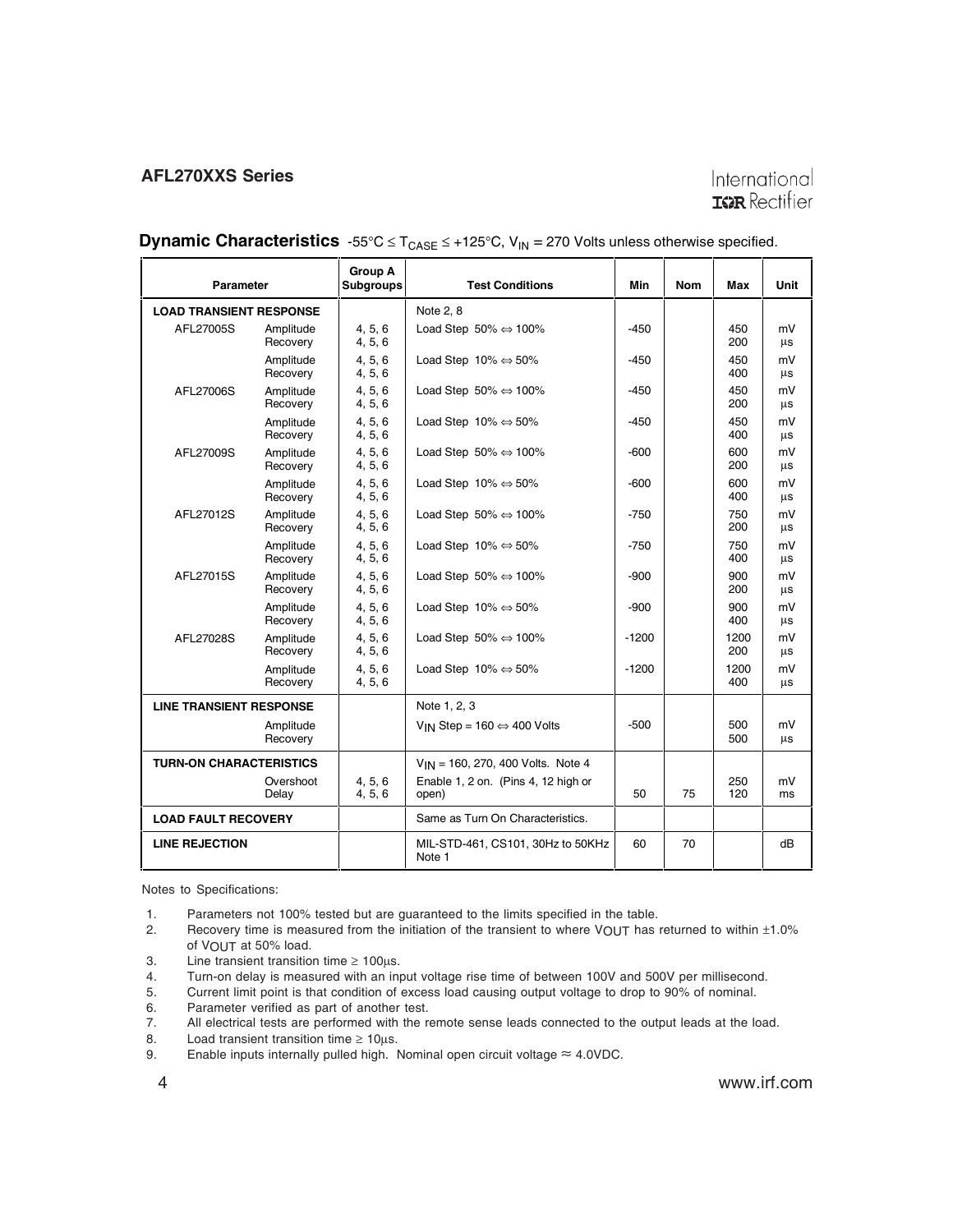

#### **Circuit Operation and Application Information**

The AFL series of converters employ a forward switched mode converter topology. (refer to Figure 1.) Operation of the device is initiated when a DC voltage whose magnitude is within the specified input limits is applied between pins 1 and 2. If pin 4 is enabled (at a logical 1 or open) the primary bias supply will begin generating a regulated housekeeping voltage bringing the circuitry on the primary side of the converter to life. Two power MOSFETs used to chop the DC input voltage into a high frequency square wave, apply this chopped voltage to the power transformer. As this switching is initiated, a voltage is impressed on a second winding of the power transformer which is then rectified and applied to the primary bias supply. When this occurs, the input voltage is shut out and the primary bias voltage becomes exclusively internally generated.

The switched voltage impressed on the secondary output transformer winding is rectified and filtered to provide the converter output voltage. An error amplifier on the secondary side compares the output voltage to a precision reference and generates an error signal proportional to the difference. This error signal is magnetically coupled through the feedback transformer into the controller section of the converter varying the pulse width of the square wave signal driving the MOSFETs, narrowing the width if the output voltage is too high and widening it if it is too low.

#### **Remote Sensing**

International

Connection of the **+** and **-** sense leads at a remotely located load permits compensation for resistive voltage drop between the converter output and the load when they are physically separated by a significant distance. This connection allows regulation to the placard voltage at the point of application. When the remote sensing features is

www.irf.com 5

not used, the sense leads should be connected to their respective output terminals at the converter. Figure 3. illustrates a typical application.

#### **Inhibiting Converter Output (Enable)**

As an alternative to application and removal of the DC voltage to the input, the user can control the converter output by providing TTL compatible, positive logic signals to either of two enable pins (pin 4 or 12). The distinction between these two signal ports is that enable 1 (pin 4) is referenced to the input return (pin 2) while enable 2 (pin 12) is referenced to the output return (pin 8). Thus, the user has access to an inhibit function on either side of the isolation barrier. Each port is internally pulled "high" so that when not used, an open connection on both enable pins permits normal converter operation. When their use is desired, a logical "low" on either port will shut the converter down.

#### Figure 2. Enable Input Equivalent Circuit

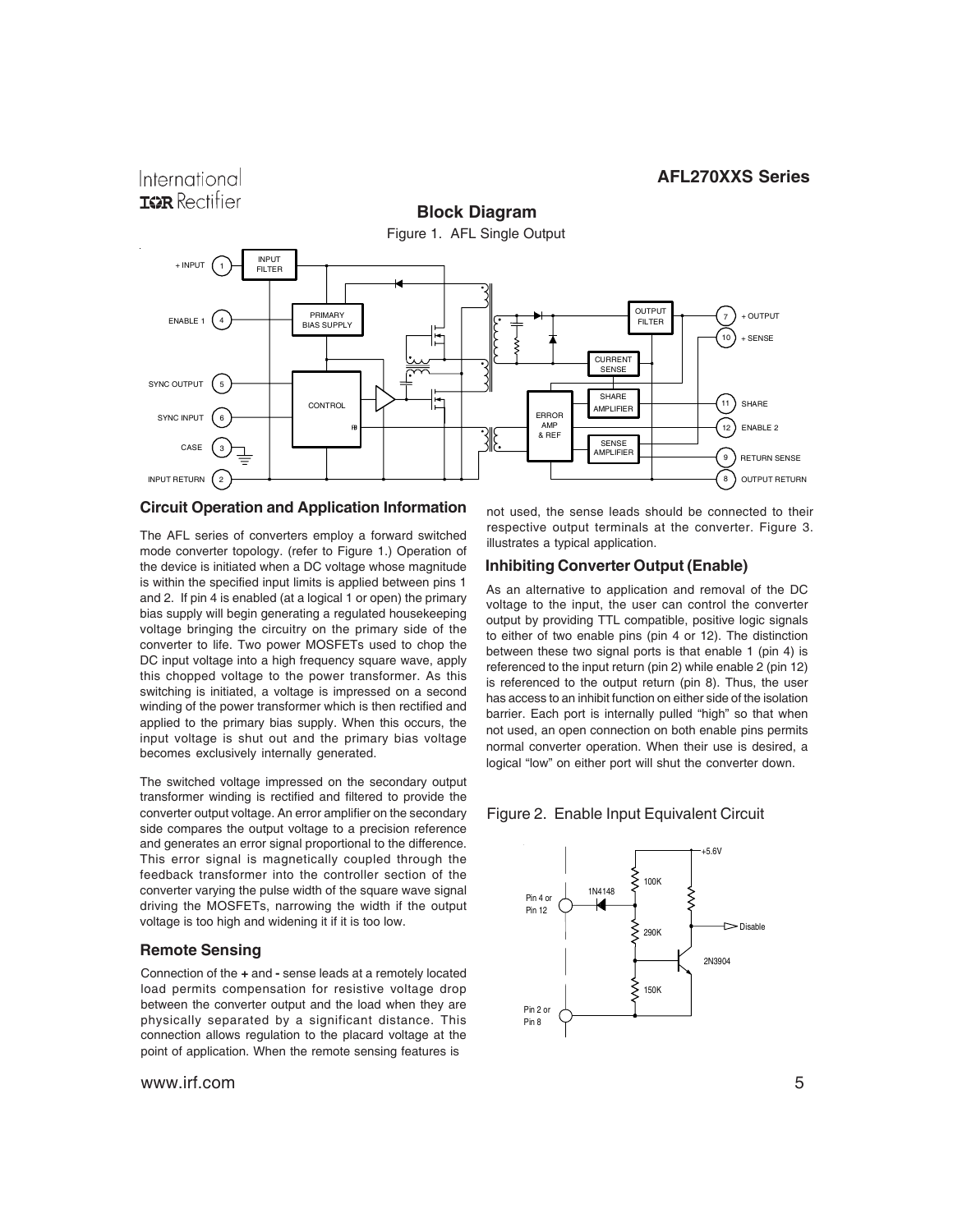International **TOR** Rectifier

Internally, these ports differ slightly in their function. In use, a low on Enable 1 completely shuts down all circuits in the converter while a low on Enable 2 shuts down the secondary side while altering the controller duty cycle to near zero. Externally, the use of either port is transparent save for minor differences in idle current. (See specification table).

#### **Synchronization of Multiple Converters**

When operating multiple converters, system requirements often dictate operation of the converters at a common frequency. To accommodate this requirement, the AFL series converters provide both a synchronization input and output.

The sync input port permits synchronization of an AFL converter to any compatible external frequency source operating between 500KHz and 700KHz. This input signal should be referenced to the input return and have a 10% to 90% duty cycle. Compatibility requires transition times less than 100ns, maximum low level of +0.8V and a minimum

high level of +2.0V. The sync output of another converter which has been designated as the master oscillator provides a convenient frequency source for this mode of operation. When external synchronization is not required, the sync in pin should be left unconnected thereby permitting the converter to operate at its' own internally set frequency.

The sync output signal is a continuous pulse train set at 550  $\pm$  50KHz, with a duty cycle of 15  $\pm$  5.0%. This signal is referenced to the input return and has been tailored to be compatible with the AFL sync input port. Transition times are less than 100ns and the low level output impedance is less than 50Ω. This signal is active when the DC input voltage is within the specified operating range and the converter is not inhibited. This output has adequate drive reserve to synchronize at least five additional converters. A typical synchronization connection option is illustrated in Figure 3.



#### Figure 3. Preferred Connection for Parallel Operation

#### **Parallel Operation-Current and Stress Sharing**

Figure III. illustrates the preferred connection scheme for operation of a set of AFL converters with outputs operating in parallel. Use of this connection permits equal sharing of a load current exceeding the capacity of an individual AFL among the members of the set. An important feature of the

 AFL series operating in the parallel mode is that in addition to sharing the current, the stress induced by temperature will also be shared. Thus if one member of a paralleled set is operating at a higher case temperture, the current it provides to the load will be reduced as compensation for the temperature induced stress on that device.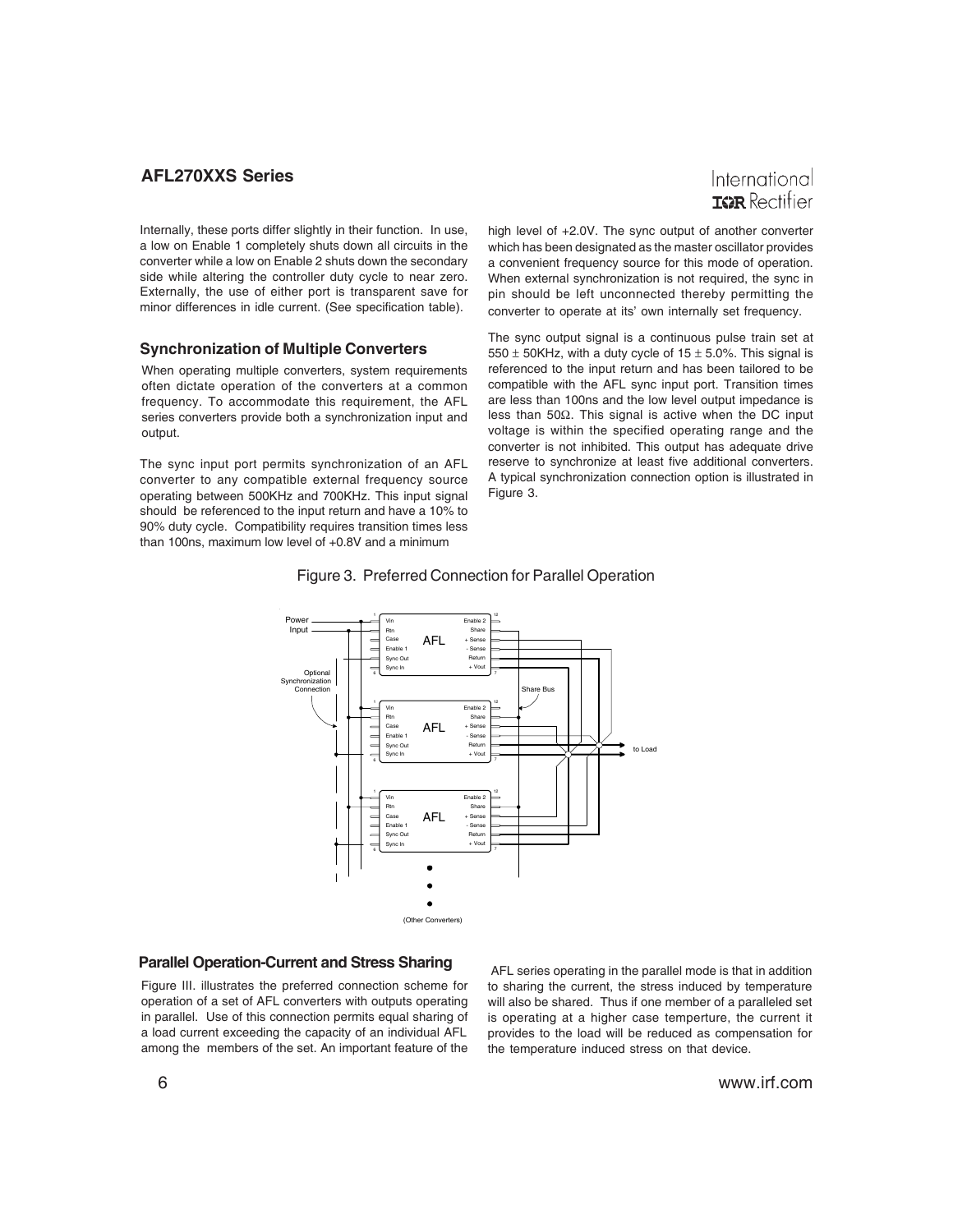# International **TOR** Rectifier

When operating in the shared mode, it is important that symmetry of connection be maintained as an assurance of optimum load sharing performance. Thus, converter outputs should be connected to the load with equal lengths of wire of the same gauge and sense leads from each converter should be connected to a common physical point, preferably at the load along with the converter output and return leads. All converters in a paralleled set must have their share pins connected together. This arrangement is diagrammatically illustrated in Figure III. showing the outputs and sense pins connected at a star point which is located close as possible to the load.

As a consequence of the topology utilized in the current sharing circuit, the share pin may be used for other functions. In applications requiring a single converter, the voltage appearing on the share pin may be used as a "current monitor". The share pin open circuit voltage is nominally +1.00V at no load and increases linearly with increasing output current to +2.20V at full load. The share pin voltage is referenced to the output return pin.

#### **Thermal Considerations**

Because of the incorporation of many innovative technological concepts, the AFL series of converters is capable of providing very high output power from a package of very small volume. These magnitudes of power density can only be obtained by combining high circuit efficiency with effective methods of heat removal from the die junctions. This requirement has been effectively addressed inside the device; but when operating at maximum loads, a significant amount of heat will be generated and this heat must be conducted away from the case. To maintain the case temperature at or below the specified maximum of 125°C, this heat must be transferred by conduction to an appropriate heat dissipater held in intimate contact with the converter base-plate.

Because effectiveness of this heat transfer is dependent on the intimacy of the baseplate/heatsink interface, it is strongly recommended that a high thermal conductivity heat transferance medium is inserted between the baseplate and heatsink. The material most frequently utilized at the factory during all testing and burn-in processes is sold under the trade name of Sil-Pad®  $400<sup>1</sup>$ . This particular product is an insulator but electrically conductive versions are also available. Use of these materials assures maximum surface contact with the heat dissipator thereby compensating

#### **AFL270XXS Series**

for minor variations of either surface. While other available types of heat conductive materials and compounds may provide similar performance, these alternatives are often less convinient and are frequently messy to use.

A conservative aid to estimating the total heat sink surface area (AHEAT SINK) required to set the maximum case temperature rise (ΔT) above ambient temperature is given by the following expression:

$$
A_{\text{ HEAT SINK}} \approx \left\{\frac{\Delta T}{80P^{0.85}}\right\}^{-1.43} - 3.0
$$

where

∆*T* = Case temperature rise above ambient  $P =$  Device dissipation in Watts =  $P_{\text{corr}}\left(\frac{1}{\text{Eff}}\right)$  $P =$  Device dissipation in Watts =  $P_{\text{corr}}\left\{\frac{1}{\text{Eff}}-1\right\}$ 

As an example, it is desired to maintain the case temperature of an AFL27015S at ≤ +85°C in an area where the ambient temperature is held at a constant +25°C; then

$$
\Delta T = 85 - 25 = 60^{\circ}C
$$

From the Specification Table, the worst case full load efficiency for this device is 83%; therefore the power dissipation at full load is given by

$$
P = 120 \cdot \left\{ \frac{1}{.83} - 1 \right\} = 120 \cdot (0.205) = 24.6 \text{W}
$$

and the required heat sink area is

$$
A_{\text{ HEAT SINK}} = \left\{ \frac{60}{80 \cdot 24.6^{0.85}} \right\}^{-1.43} - 3.0 = 71 \text{ in}^2
$$

Thus, a total heat sink surface area (including fins, if any) of 71 in<sup>2</sup> in this example, would limit case rise to  $60^{\circ}$ C above ambient. A flat aluminum plate, 0.25" thick and of approximate dimension  $4"$  by  $9"$  (36 in<sup>2</sup> per side) would suffice for this application in a still air environment. Note that to meet the criteria in this example, both sides of the plate require unrestricted exposure to the ambient air.

<sup>1</sup>Sil-Pad is a registered Trade Mark of Bergquist, Minneapolis, MN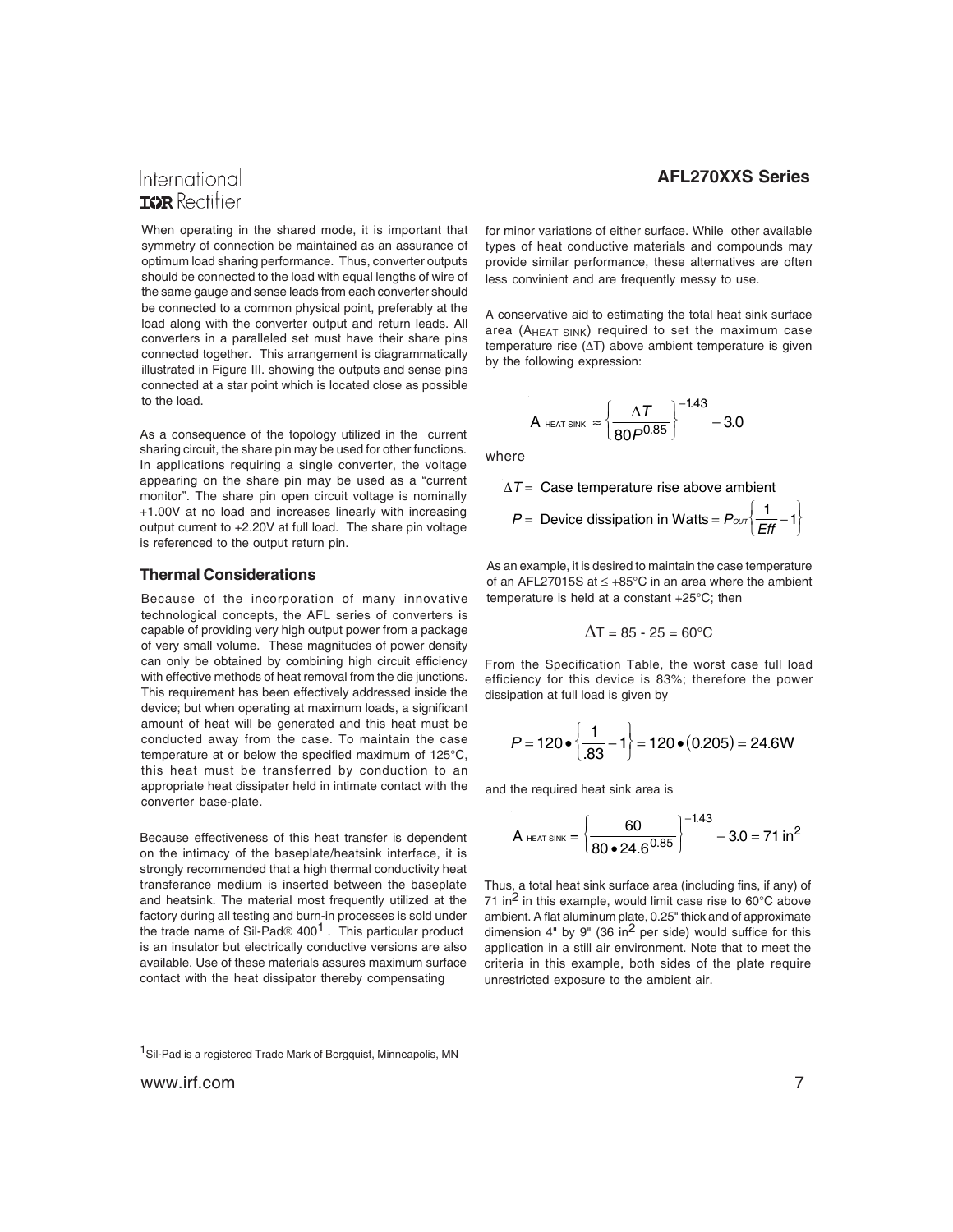#### **Input Filter**

The AFL270XXS series converters incorporate a single stage LC input filter whose elements dominate the input load impedance characteristic during the turn-on sequence. The input circuit is as shown in Figure 4.





#### **Undervoltage Lockout**

A minimum voltage is required at the input of the converter to initiate operation. This voltage is set to  $150V \pm 5.0V$ . To preclude the possibility of noise or other variations at the input falsely initiating and halting converter operation, a hysteresis of approximately 10V is incorporated in this circuit. Thus if the input voltage droops to  $140V \pm 5.0V$ , the converter will shut down and remain inoperative until the input voltage returns to  $\approx$  150V.

#### **Output Voltage Adjust**

In addition to permitting close voltage regulation of remotely located loads, it is possible to utilize the converter sense pins to incrementally increase the output voltage over a limited range. The adjustments made possible by this method are intended as a means to "trim" the output to a voltage setting for some particular application, but are not intended to create an adjustable output converter. These output voltage setting variations are obtained by connecting an appropriate resistor value between the +sense and -sense pins while connecting the -sense pin to the output return pin as shown in Figure 5. below. The range of adjustment and corresponding range of resistance values can be determined by use of the equation presented below.

$$
R_{\text{adj}} = 100 \cdot \left\{ \frac{V_{\text{NOM}}}{V_{\text{OUT}} - V_{\text{NOM}} - .025} \right\}
$$

Where 
$$
V_{\text{NOM}} = \text{device nominal output voltage, and}
$$
  $V_{\text{OUT}} = \text{desired output voltage}$ 

Finding a resistor value for a particular output voltage, is simply a matter of substituting the desired output voltage and the nominal device voltage into the equation and solving for the corresponding resistor value.

Figure 5. Connection for  $V_{OUT}$  Adjustment



Caution: Do not set  $R_{\text{adi}}$  < 500 $\Omega$ 

Attempts to adjust the output voltage to a value greater than 120% of nominal should be avoided because of the potential of exceeding internal component stress ratings and subsequent operation to failure. Under no circumstance should the external setting resistor be made less than 500Ω. By remaining within this specified range of values, completely safe operation fully within normal component derating is assured.

Examination of the equation relating output voltage and resistor value reveals a special benefit of the circuit topology utilized for remote sensing of output voltage in the AFL270XXS series of converters. It is apparent that as the resistance increases, the output voltage approaches the nominal set value of the device. In fact the calculated limiting value of output voltage as the adjusting resistor becomes very large is ≅ 25mV above nominal device voltage.

The consequence is that if the +sense connection is unintentionally broken, an AFL270XXS has a fail-safe output voltage of Vout + 25mV, where the 25mV is independent of the nominal output voltage. It can be further demonstrated that in the event of both the  $+$  and  $-$  sense connections being broken, the output will be limited to Vout + 440mV. This 440mV is also essentially constant independent of the nominal output voltage. While operation in this condition is not damaging to the device, not all performance parameters will he met.

#### **Performance Data**

Typical performance data is graphically presented on the following pages for selected parameters on a variety of AFL270XXS type converters. The data presented was selected as representative of more critical parameters and for general interest in typical converter applications.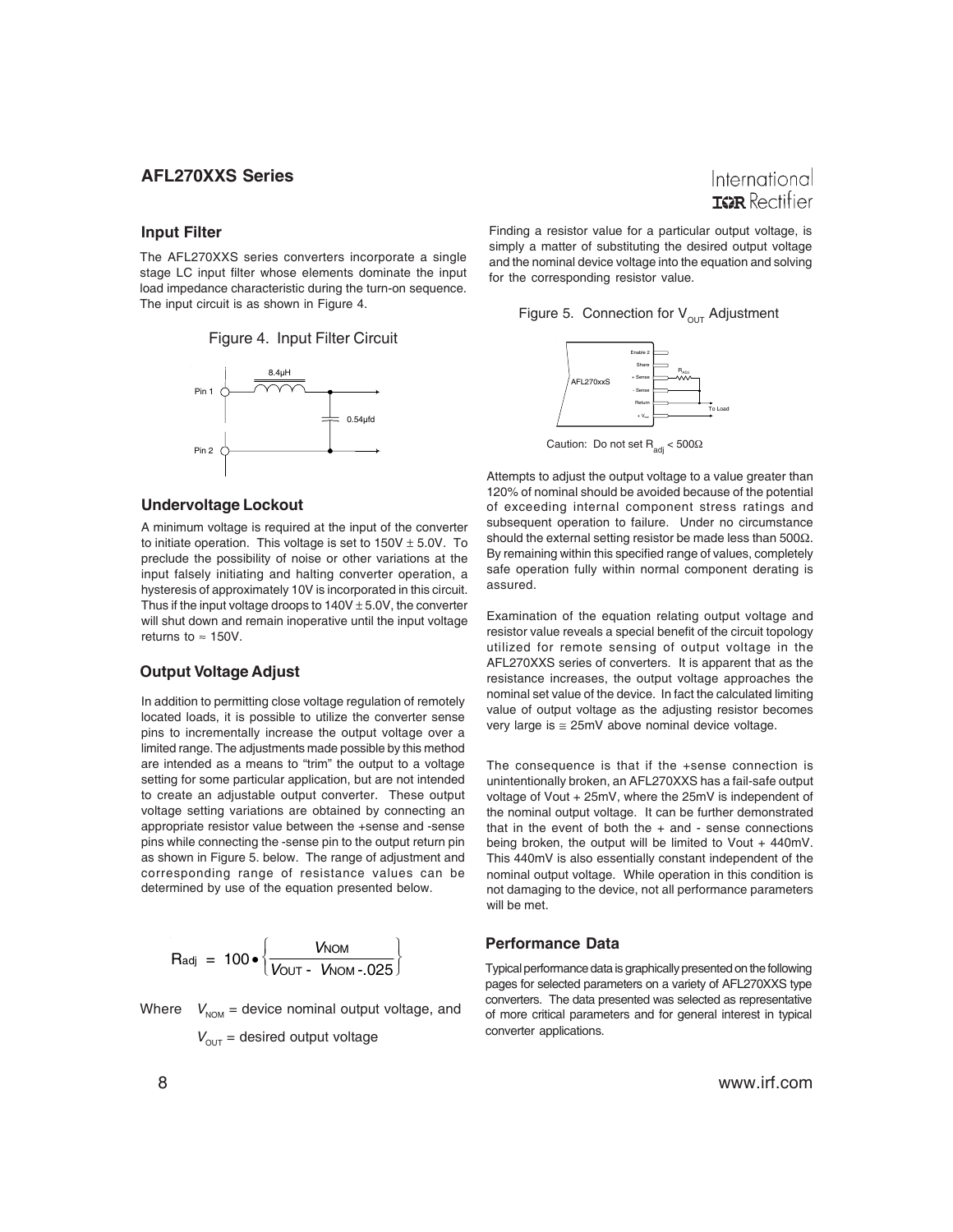# International **IGR** Rectifier **AFL270XXS - Typical Line Rejection Characteristics**

Measured per MIL-STD 461D, CS101 with 100% Output Load, Vin = 270VDC



Fig.11 AFL27028S

ĦĦ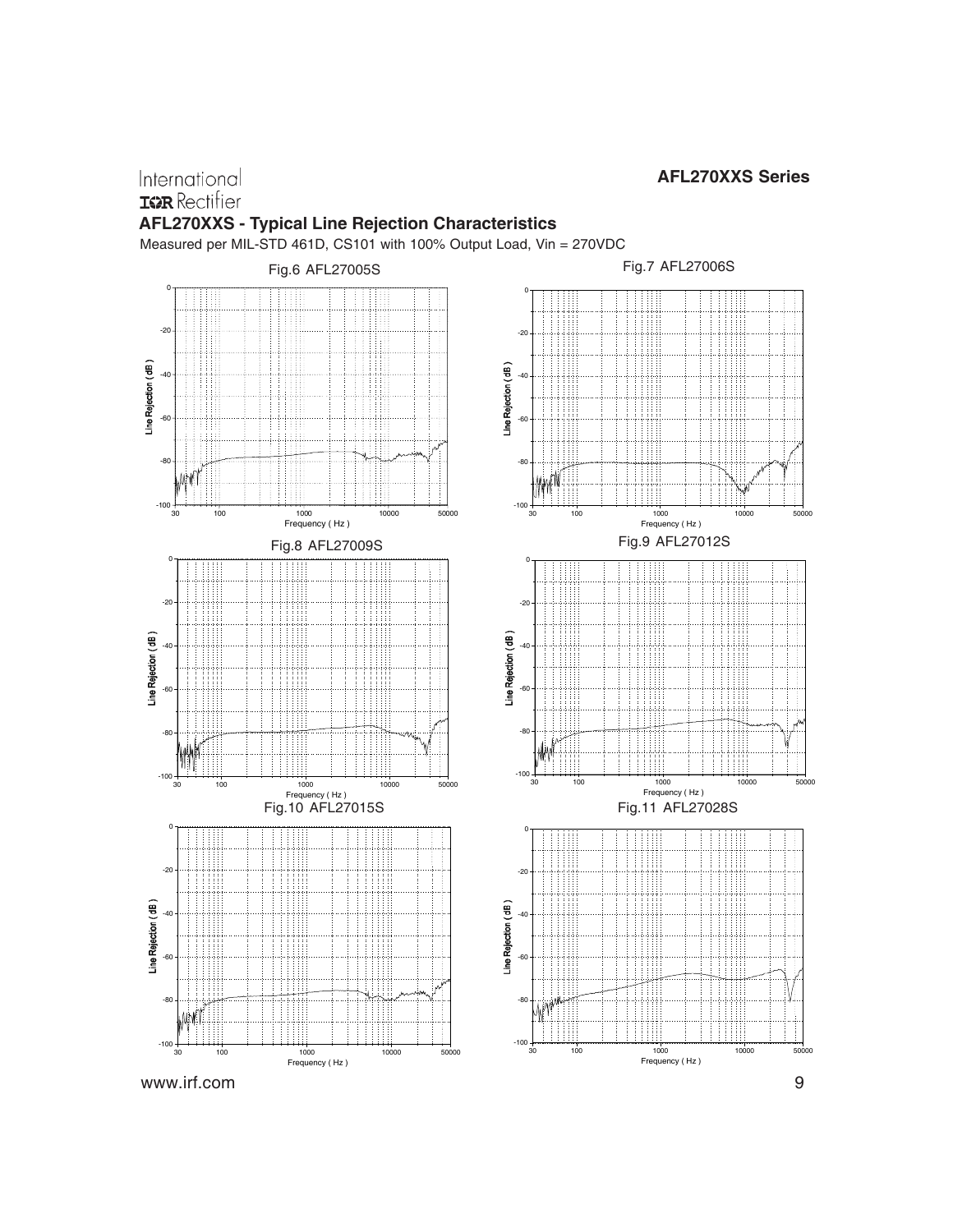# International **IGR** Rectifier

#### **AFL270XXS Typical Efficiency Characteristics**

Presented for three values of Input Voltage.

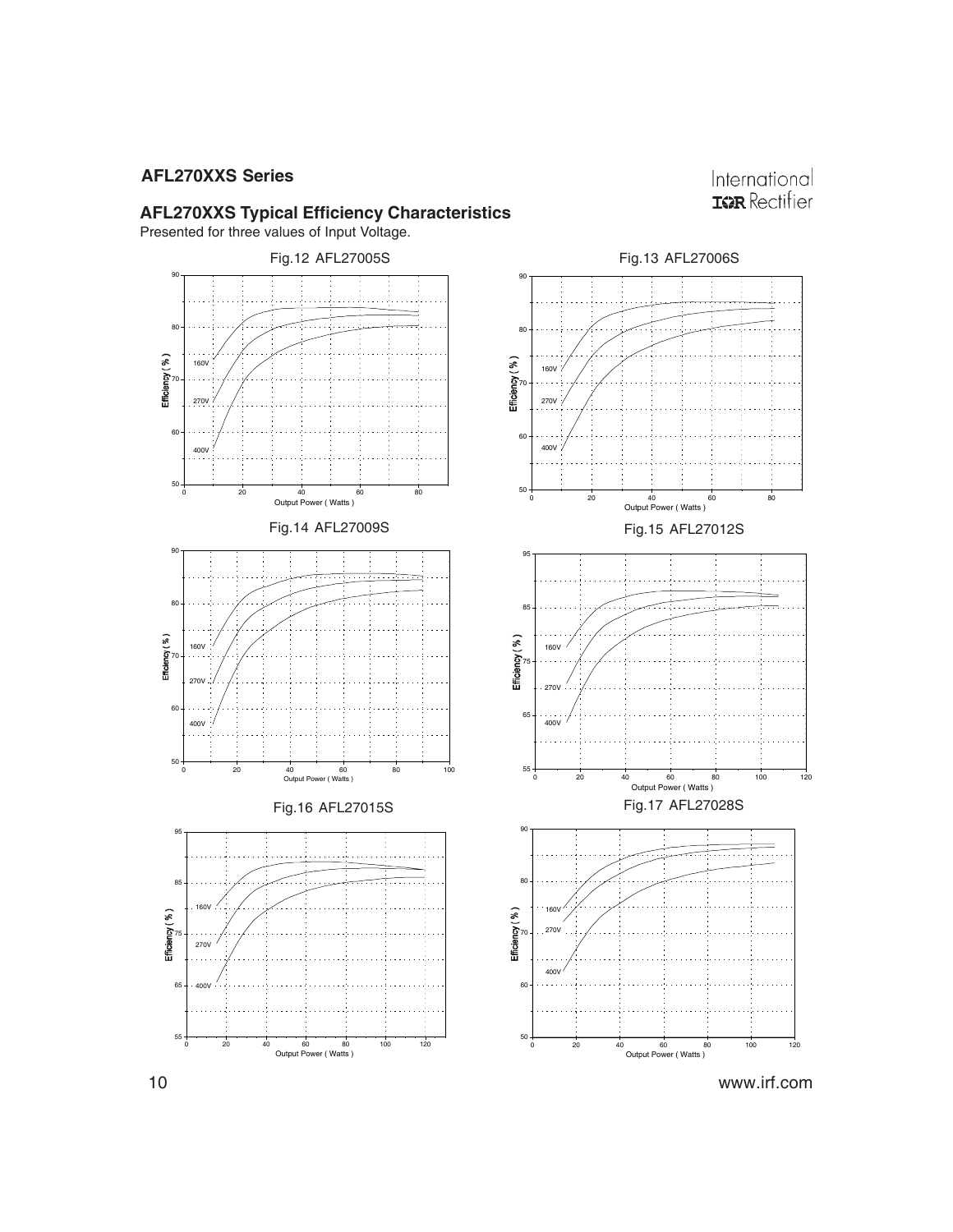

International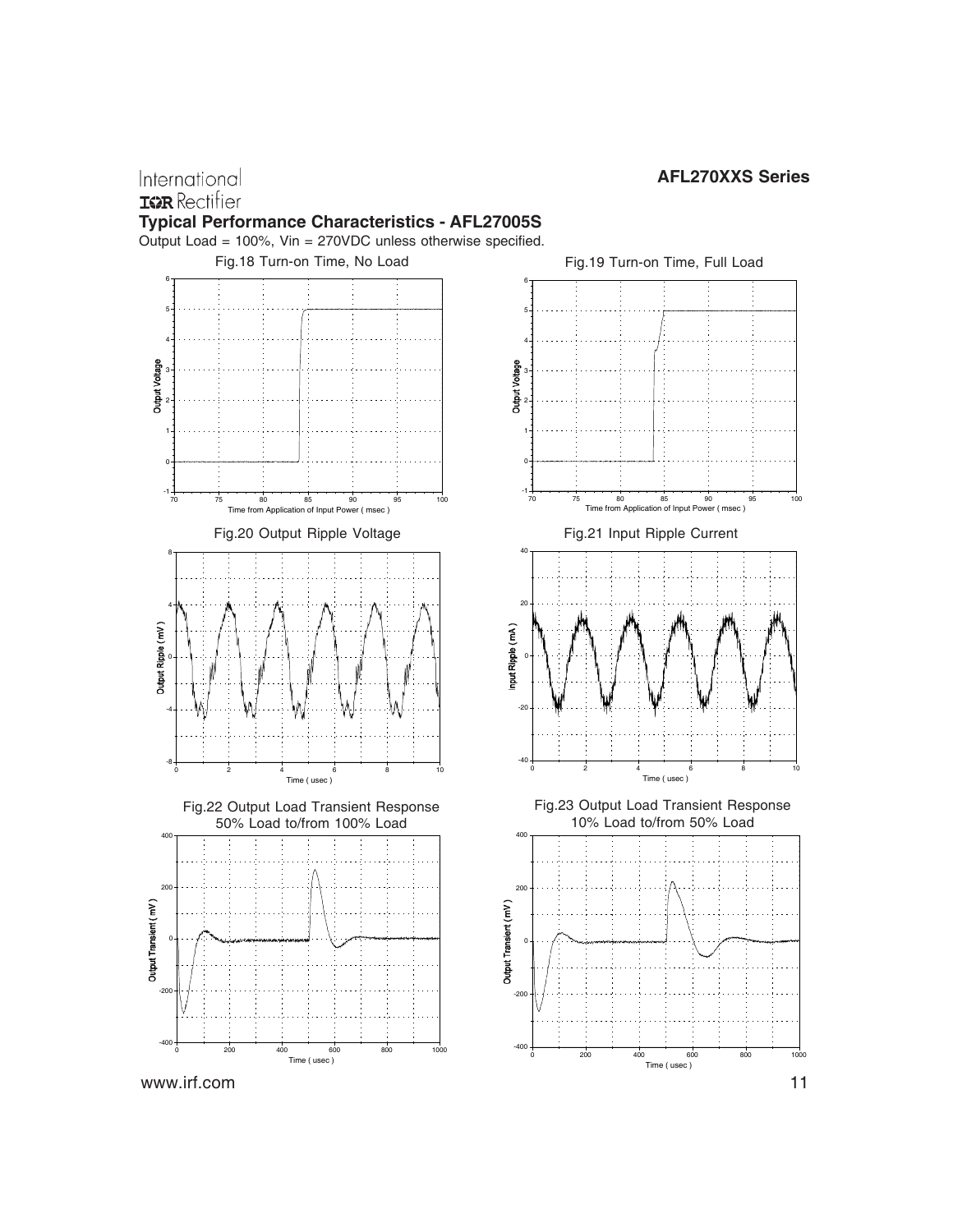

# **Typical Performance Characteristics - AFL27015S** Output Load = 100%, Vin = 270VDC unless otherwise specified.

Fig.24 Turn-on Time, No Load



0 200 400 600 800 1000 Time ( usec )

-800

 $-400$ 





12 www.irf.com

0 200 400 600 800 1000 Time ( usec )

-800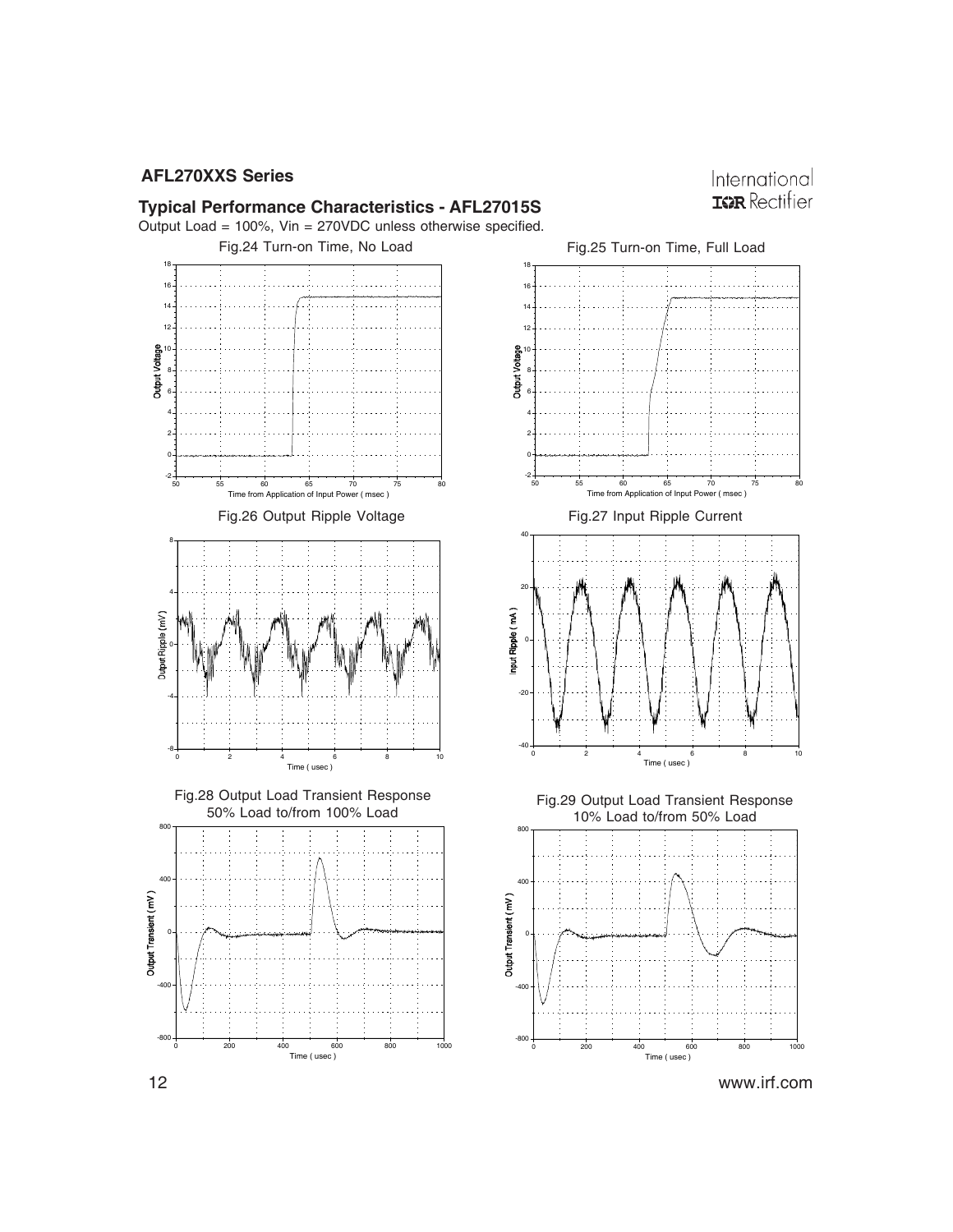# International **IGR** Rectifier

#### **Typical Performance Characteristics - AFL27028S**

Output Load = 100%, Vin = 270VDC unless otherwise specified.







0 200 400 600 800 1000 Time ( usec )

-800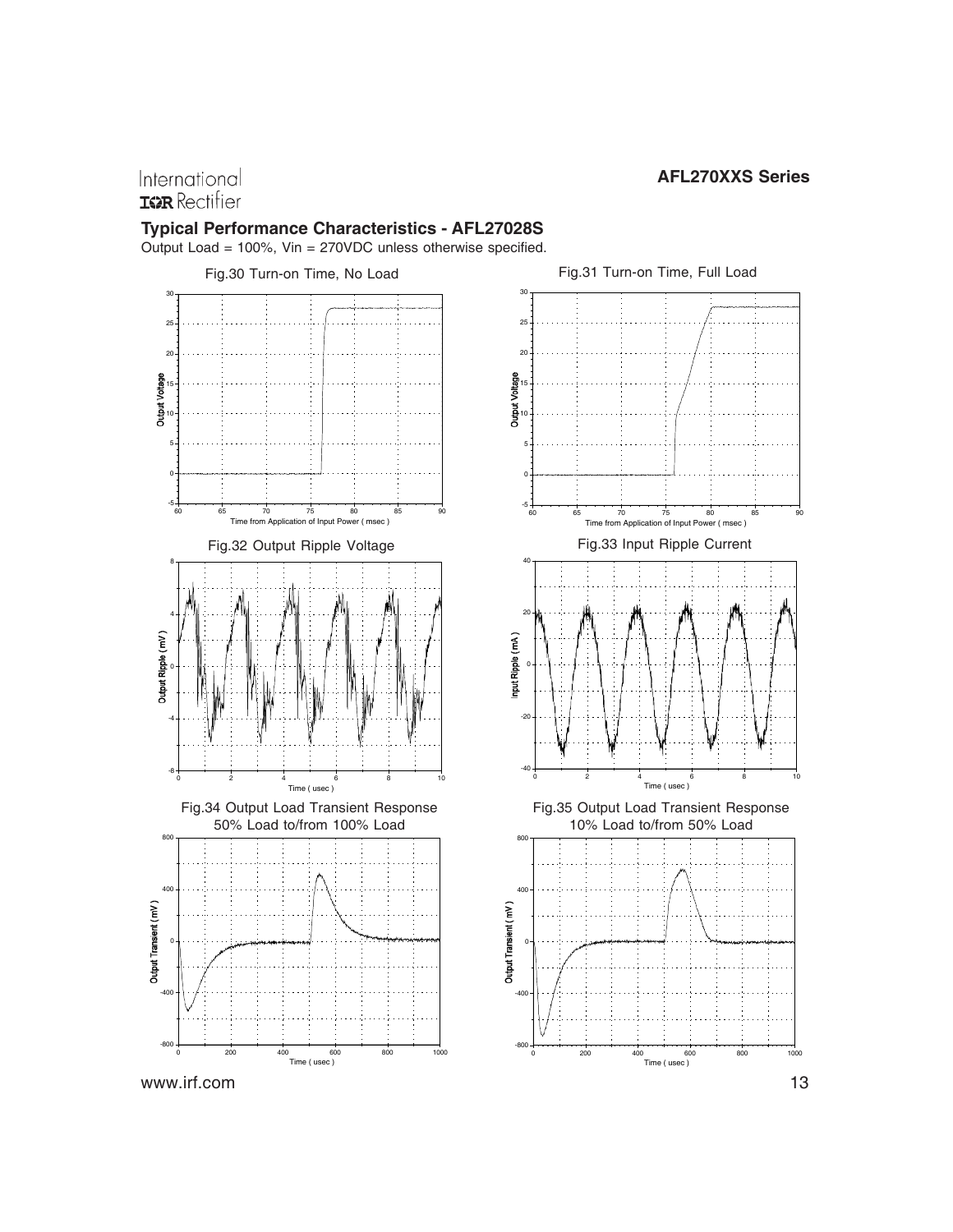International **IGR** Rectifier



**BERYLLIA WARNING**: These converters are hermetically sealed; however they contain BeO substrates and should not be ground or subjected to any other  $.XXX = ±0.005$ 

operations including exposure to acids, which may produce Beryllium dust or fumes containing Beryllium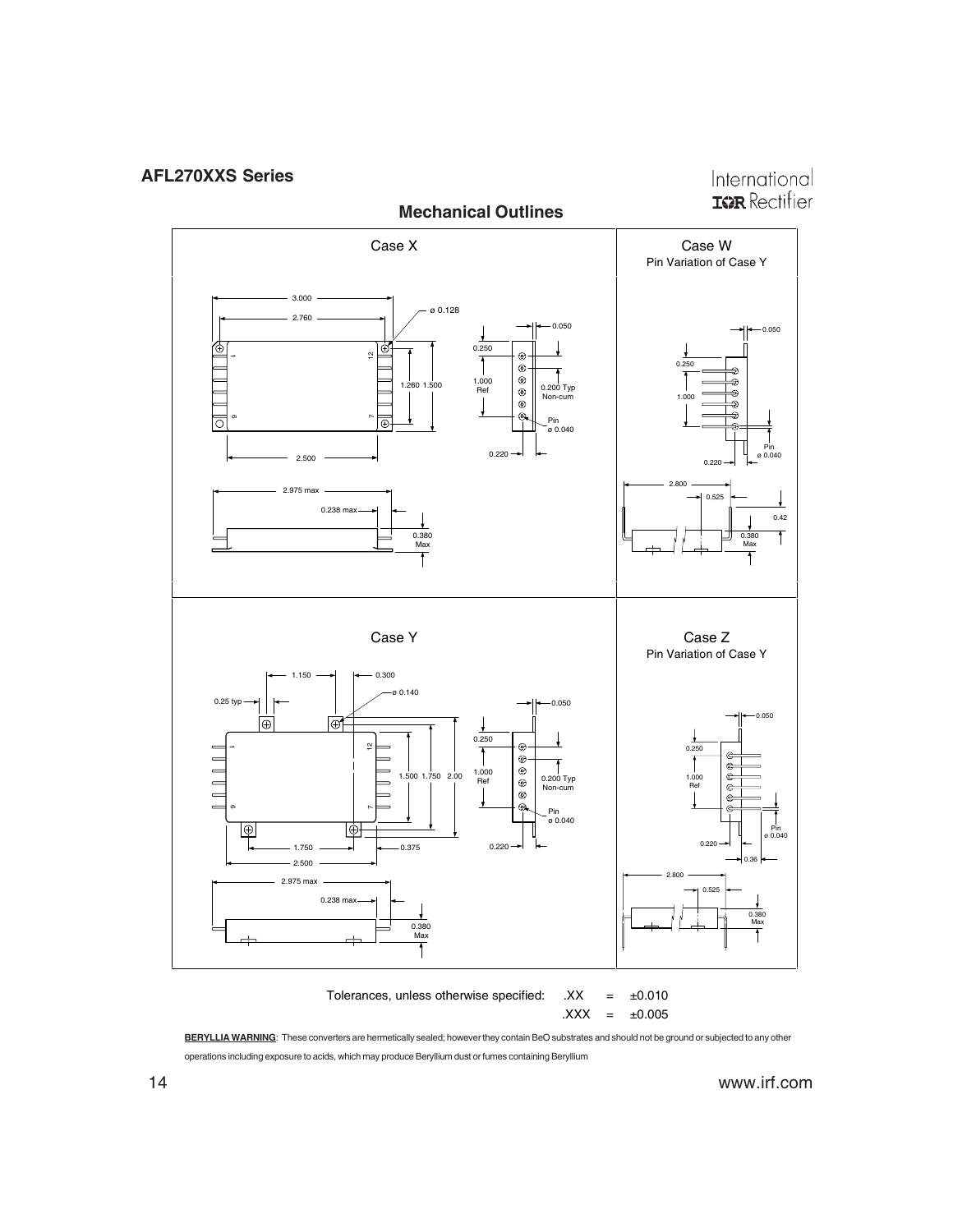# International<br>**IGR** Rectifier

# **Pin Designation**

| Pin # | <b>Designation</b>   |  |  |
|-------|----------------------|--|--|
| 1     | + Input              |  |  |
| 2     | Input Return         |  |  |
| 3     | Case Ground          |  |  |
| 4     | Enable 1             |  |  |
| 5     | <b>Sync Output</b>   |  |  |
| 6     | Sync Input           |  |  |
| 7     | + Output             |  |  |
| 8     | <b>Output Return</b> |  |  |
| 9     | <b>Return Sense</b>  |  |  |
| 10    | + Sense              |  |  |
| 11    | Share                |  |  |
| 12    | Enable 2             |  |  |

#### **Standard Microcircuit Drawing Equivalence Table**

| <b>Standard Microcircuit</b> | <b>IR Standard</b> |  |  |
|------------------------------|--------------------|--|--|
| <b>Drawing Number</b>        | <b>Part Number</b> |  |  |
| 5962-94569                   | AFL27005S          |  |  |
| 5962-95534                   | AFL27006S          |  |  |
| 5962-95535                   | AFL27009S          |  |  |
| 5962-94753                   | AFL27012S          |  |  |
| 5962-94570                   | AFL27015S          |  |  |
| 5962-95565                   | AFL27028S          |  |  |